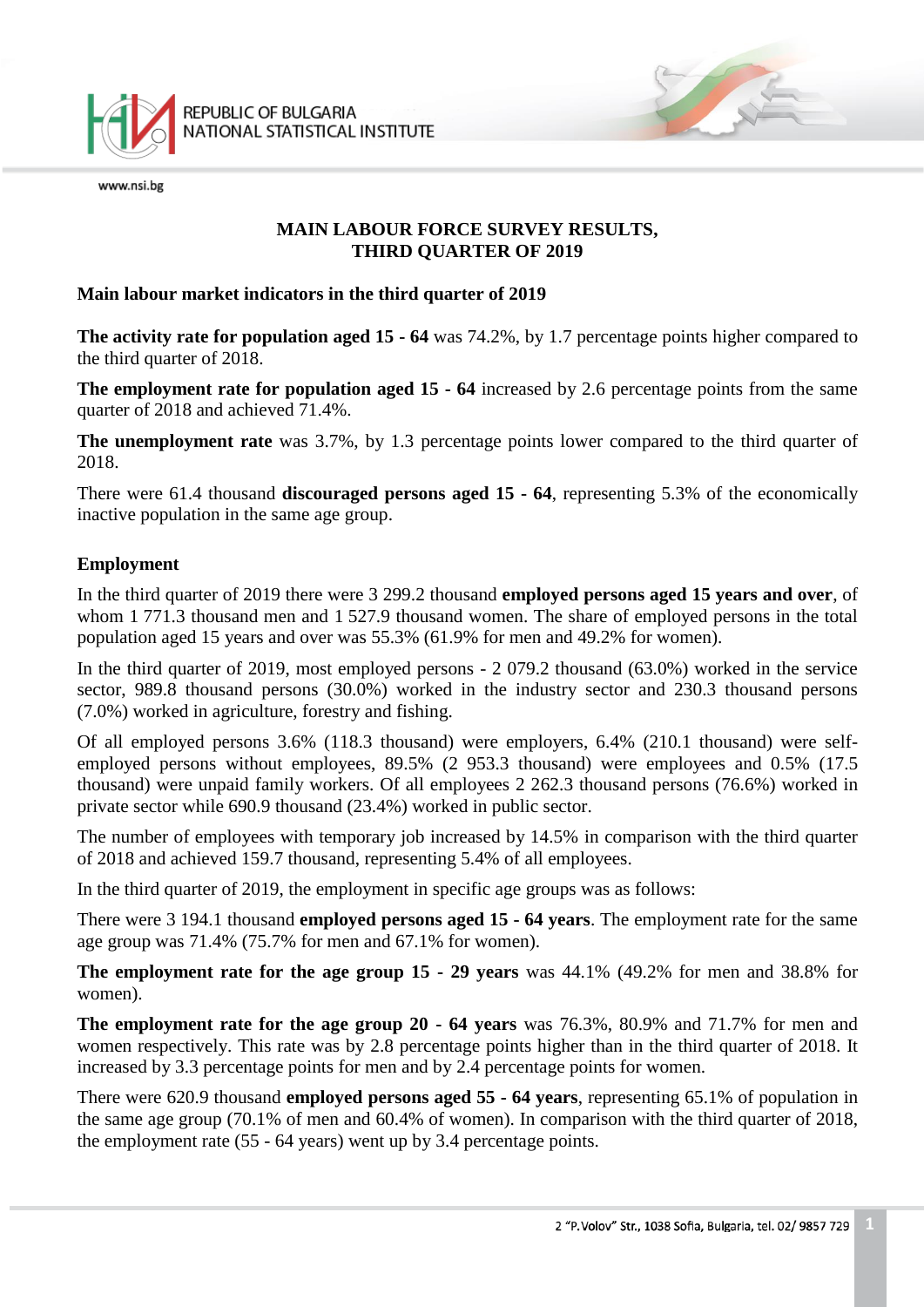



# **Figure 1. Employment rate by age group and by quarter**

#### **Unemployment**

In the third quarter of 2019 there were 125.4 thousand **unemployed persons**, of whom 70.9 thousand (56.5%) men and 54.5 thousand (43.5%) women. **The unemployment rate** was 3.7% and went down by 1.3 percentage points from the third quarter of 2018. The unemployment rate was 3.8% for men and 3.4% for women.

Among all unemployed persons, 14.8% had attained tertiary education, 44.7% had completed upper secondary education and 40.5% had at most lower secondary education. The unemployment rate by level of educational attainment was as follows: 1.8% for higher education, 2.9% for upper secondary and 10.8% for education lower than upper secondary.

In the third quarter of 2019 there were 78.4 thousand **long-term unemployed persons (unemployed for one or more years)**, representing 62.5% of all unemployed persons. **The long-term unemployment rate** was 2.3%, 2.5% for men and 2.1% for women.

Of all unemployed people 22.3 thousand (17.8%) were looking for first job.

In the third quarter of 2019, **the unemployment rate for the age group 15 - 29 years** was 6.1%, by 2.1 percentage points lower than in a year earlier. Over the period concerned the unemployment rate for men (15 - 29 years) decreased by 1.8 percentage points, and for women - by 2.3 percentage points, achieving 7.0% for men and 4.9% for women.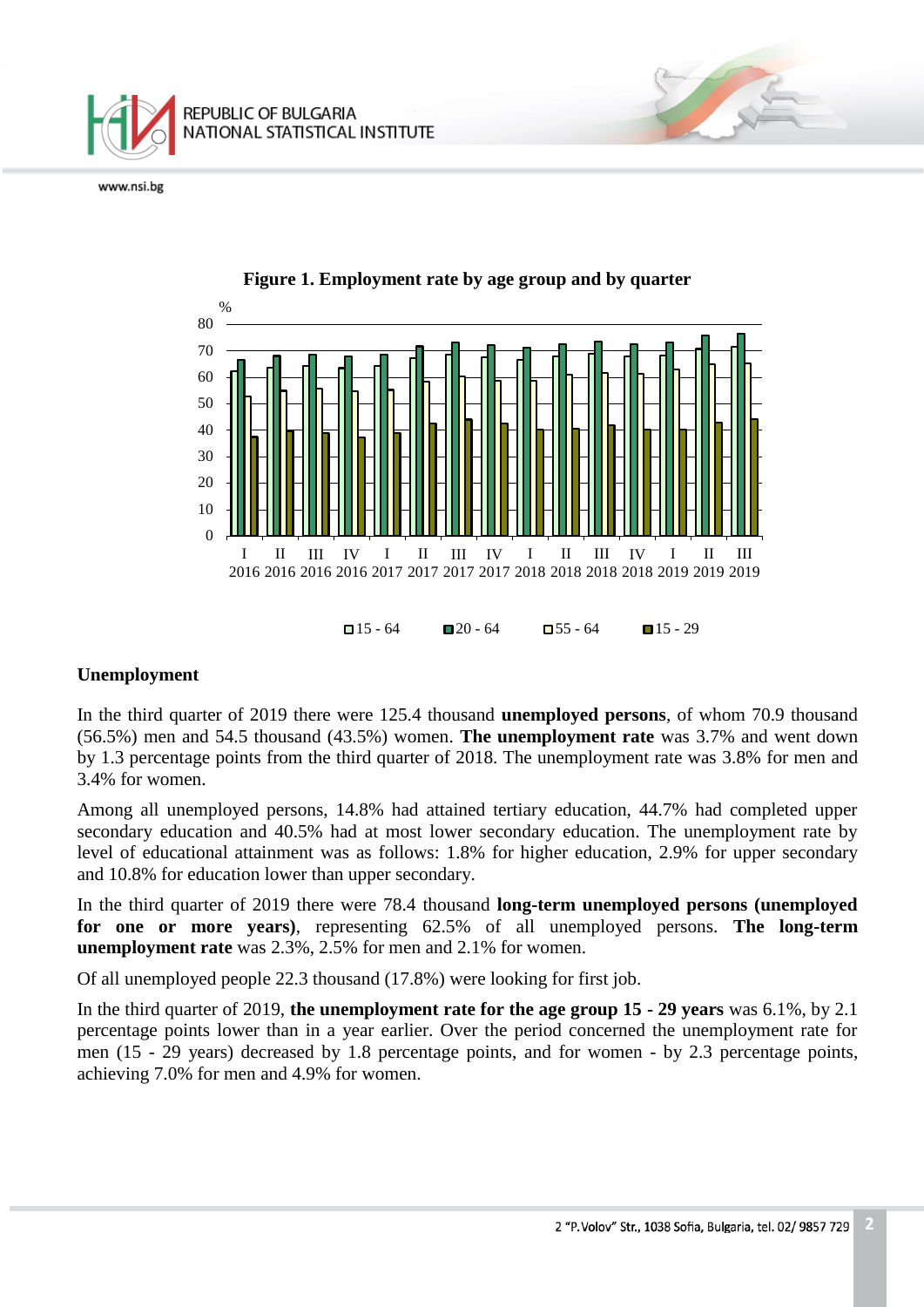



**Figure 2. Unemployment rate by sex and by quarter**

#### **Economic inactivity**

In the third quarter of 2019 there were 2 538.6 thousand **economically inactive persons aged 15 years and over**, of whom 1 017.2 thousand (40.1%) men and 1 521.4 thousand (59.9%) women**. In the age group 15 - 64 years** 1 153.6 thousand persons were economically inactive, accounting for 25.8% of population in the same age group. Of them 34.3% did not work and not looking for work due to participation in education or training.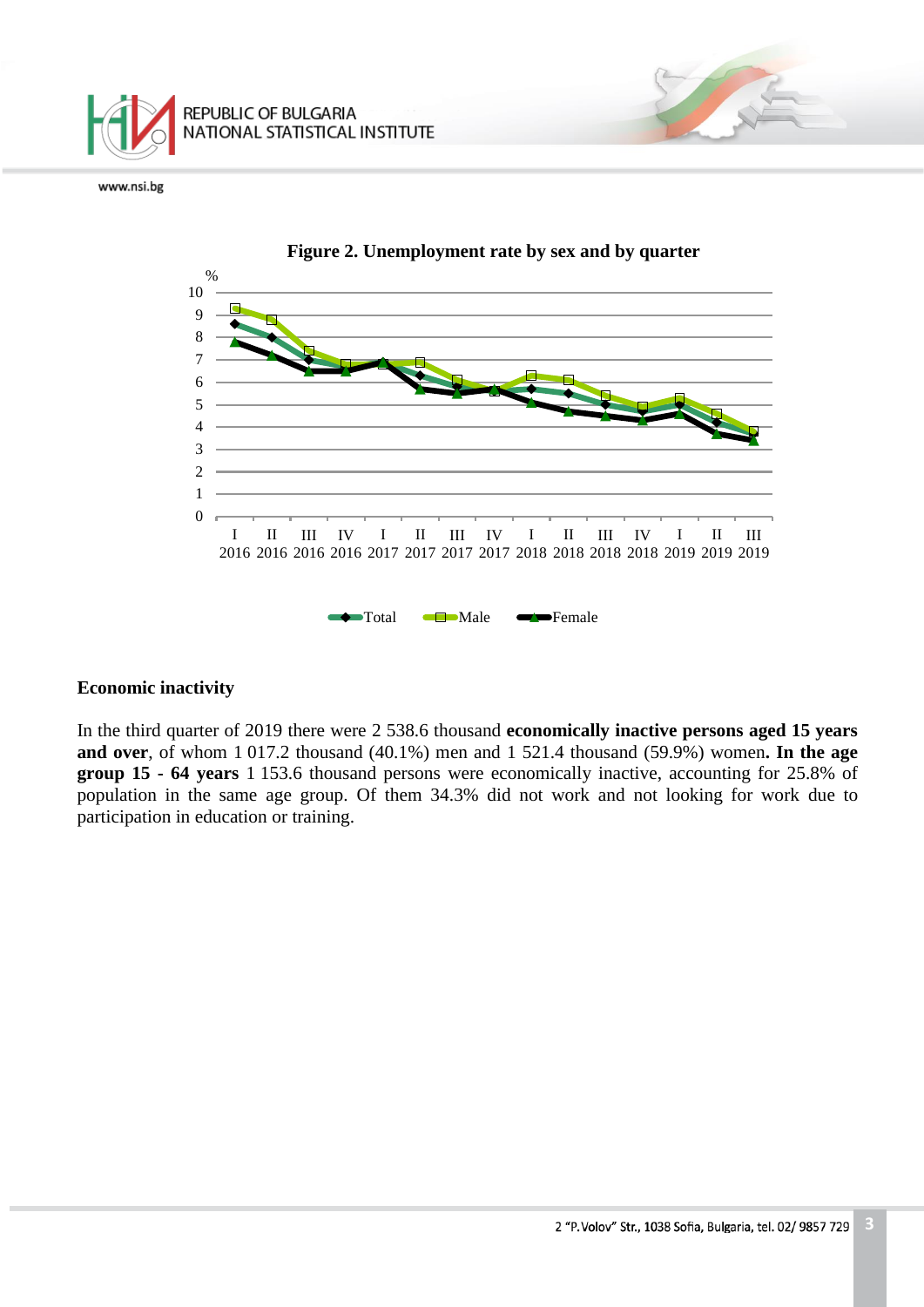

#### **Methodological notes**

The Labour Force Survey (LFS) is a continuous sample survey providing quarterly and annual data on the economic activity of the population aged 15 and over. The survey covers non-institutional households.

**Reference period -** the characteristics of each interviewee refer to his/her status during a defined calendar week.

**Economically active population** (labour force) comprises all employed and unemployed persons.

**Employed** are persons aged 15 and over who during the reference period:

performed some work for at least one hour for pay in cash or in kind or other income;

did not work but had a job or an enterprise, a business from which they were temporarily absent due to illness, annual leave, full-paid maternity leave, parental leave, strike or another labour dispute, etc.

**Unemployed** are persons aged 15 to 74 who:

did not work at all during the reference period;

were actively seeking work within the preceding four weeks, including the reference one, or have found a new job or business that is expected to start within 3 months following the reference period;

were available to start working within two weeks following the reference period.

**Long-term unemployed** are persons who have been unemployed for one or more years.

**Economically inactive population** (persons not in the labour force) includes persons aged 15 and over who were neither employed, nor unemployed during the reference period.

**Discouraged persons** are persons not in the labour force who want to work but they do not actively look for a job, because they do not believe they will find one.

**Activity rate** - ratio between the economically active population and the total population of the same age group.

**Employment rate** - ratio between the employed population and the total population of the same age group.

**Unemployment rate** - ratio between the unemployed persons and the economically active population.

**Long-term unemployment rate** - ratio between the long-term unemployed persons and the economically active population.

For the weighting of the results of the survey for the third quarter of 2019 preliminary data on population as of 30 June 2019 (excluding population living in institutional households) were used.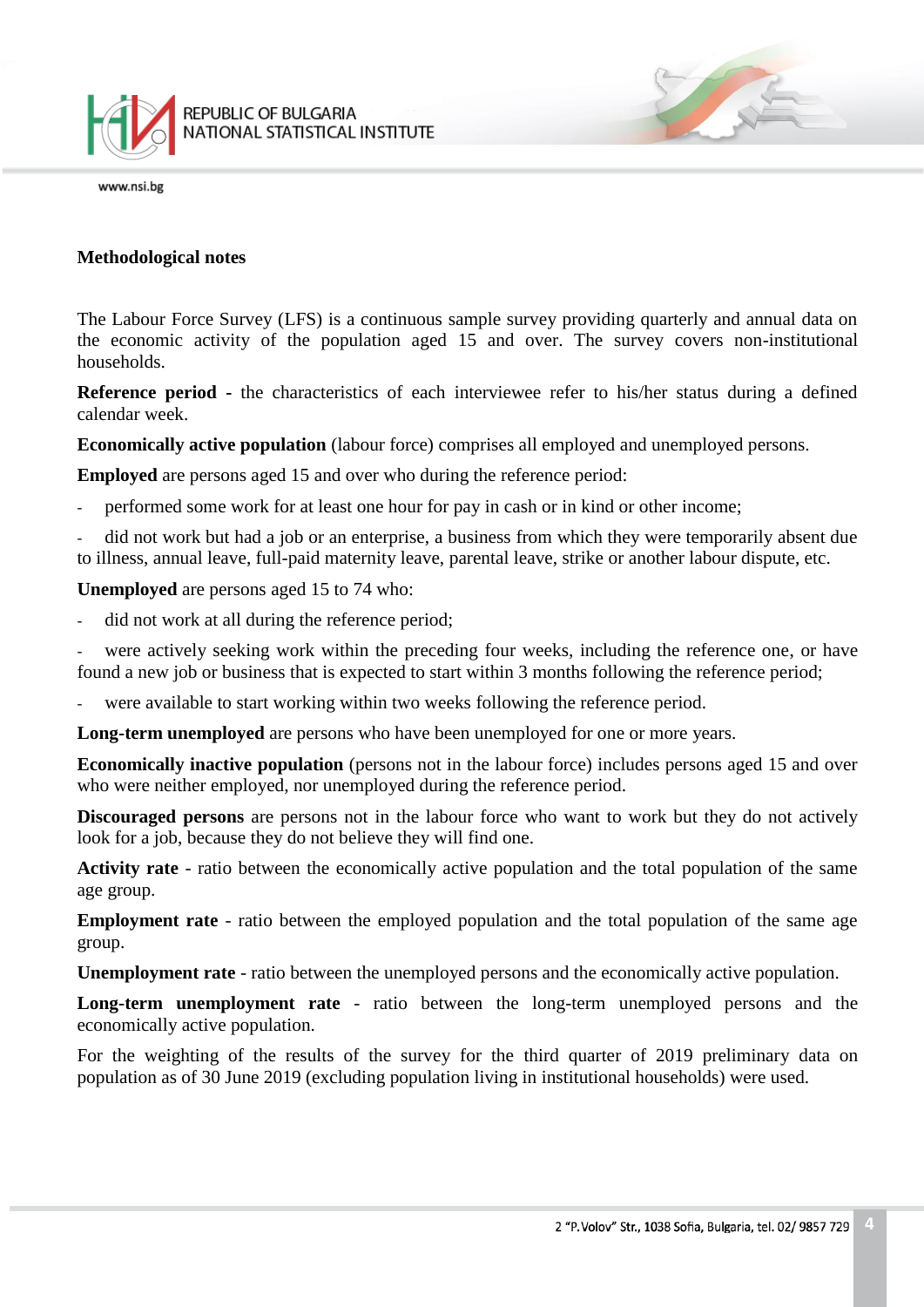

Like all sample surveys, data from the Labour Force Survey are subject of errors due to the sample (stochastic errors). The relative standard errors for the main LFS indicators for the third quarter of 2019 are as follows:

- total number of employed persons 1.4%;
- total number of unemployed persons 6.0%;
- unemployment rate 5.9%.

Because of the rounding of the figures some of the totals (rows and columns) are not equal to the sum of the components.

More detailed data from the Labour Force Survey could be found on the NSI website - www.nsi.bg, section 'Labour Market', Labour Force Survey.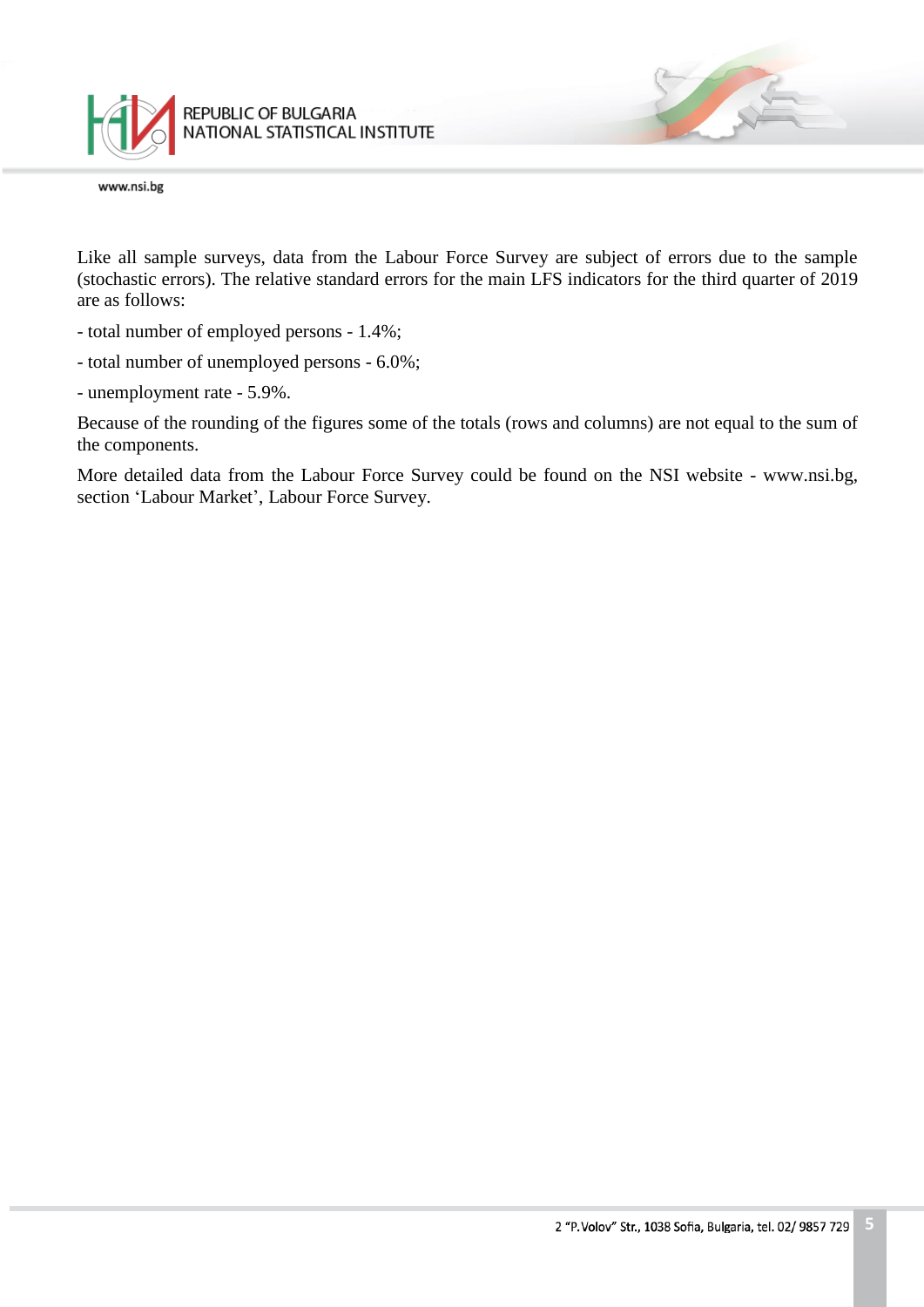

### **Annex**

**Table 1**

# **Main labour market indicators, third quarter of 2018 and 2019**

|                                                        | Third quarter<br>2018 | Third quarter<br>2019 | <b>Change</b> (third quarter<br>2019 minus third quarter<br>2018) |  |  |  |
|--------------------------------------------------------|-----------------------|-----------------------|-------------------------------------------------------------------|--|--|--|
| <b>Total</b>                                           |                       |                       |                                                                   |  |  |  |
| Activity rate $(15 - 64) - %$                          | 72.5                  | 74.2                  | 1.7                                                               |  |  |  |
| Employed persons aged 15 and over - in<br>thousands    | 3205.3                | 3299.2                | 93.9                                                              |  |  |  |
| Employed persons aged 15 - 64 - in thousands           | 3115.1                | 3194.1                | 79.0                                                              |  |  |  |
| Employed persons aged 15 - 24 - in thousands           | 139.7                 | 152.9                 | 13.2                                                              |  |  |  |
| Employed persons aged 15 - 29 - in thousands           | 444.6                 | 451.8                 | 7.2                                                               |  |  |  |
| Employed persons aged 20 - 64 - in thousands           | 3096.4                | 3173.1                | 76.7                                                              |  |  |  |
| Employed persons aged 55 - 64 - in thousands           | 595.5                 | 620.9                 | 25.4                                                              |  |  |  |
| Employment rate (15 and over) - %                      | 53.3                  | 55.3                  | 2.0                                                               |  |  |  |
| Employment rate $(15 - 64) - %$                        | 68.8                  | 71.4                  | 2.6                                                               |  |  |  |
| Employment rate (15 - 24) - %                          | 22.2                  | 24.8                  | 2.6                                                               |  |  |  |
| Employment rate (15 - 29) - %                          | 41.9                  | 44.1                  | 2.2                                                               |  |  |  |
| Employment rate $(20 - 64) - %$                        | 73.5                  | 76.3                  | 2.8                                                               |  |  |  |
| Employment rate $(55 - 64) - %$                        | 61.7                  | 65.1                  | 3.4                                                               |  |  |  |
| Unemployed persons - total - in thousands              | 168.3                 | 125.4                 | $-42.9$                                                           |  |  |  |
| Unemployed persons aged 15 - 64 - in thousands         | 165.6                 | 122.7                 | $-42.9$                                                           |  |  |  |
| Unemployed persons aged 15 - 24 - in thousands         | 21.7                  | 12.4                  | $-9.3$                                                            |  |  |  |
| Unemployed persons aged 15 - 29 - in thousands         | 39.6                  | 29.5                  | $-10.1$                                                           |  |  |  |
| Unemployment rate - %                                  | 5.0                   | 3.7                   | $-1.3$                                                            |  |  |  |
| Unemployment rate $(15 - 64) - %$                      | 5.0                   | 3.7                   | $-1.3$                                                            |  |  |  |
| Unemployment rate (15 - 24) - %                        | 13.4                  | 7.5                   | $-5.9$                                                            |  |  |  |
| Unemployment rate (15 - 29) - %                        | 8.2                   | 6.1                   | $-2.1$                                                            |  |  |  |
| Long-term unemployment rate - %                        | 3.1                   | 2.3                   | $-0.8$                                                            |  |  |  |
| Discouraged persons aged 15 and over - in<br>thousands | 82.3                  | 63.3                  | $-19.0$                                                           |  |  |  |
| Discouraged persons aged 15 - 64 - in thousands        | 78.8                  | 61.4                  | $-17.4$                                                           |  |  |  |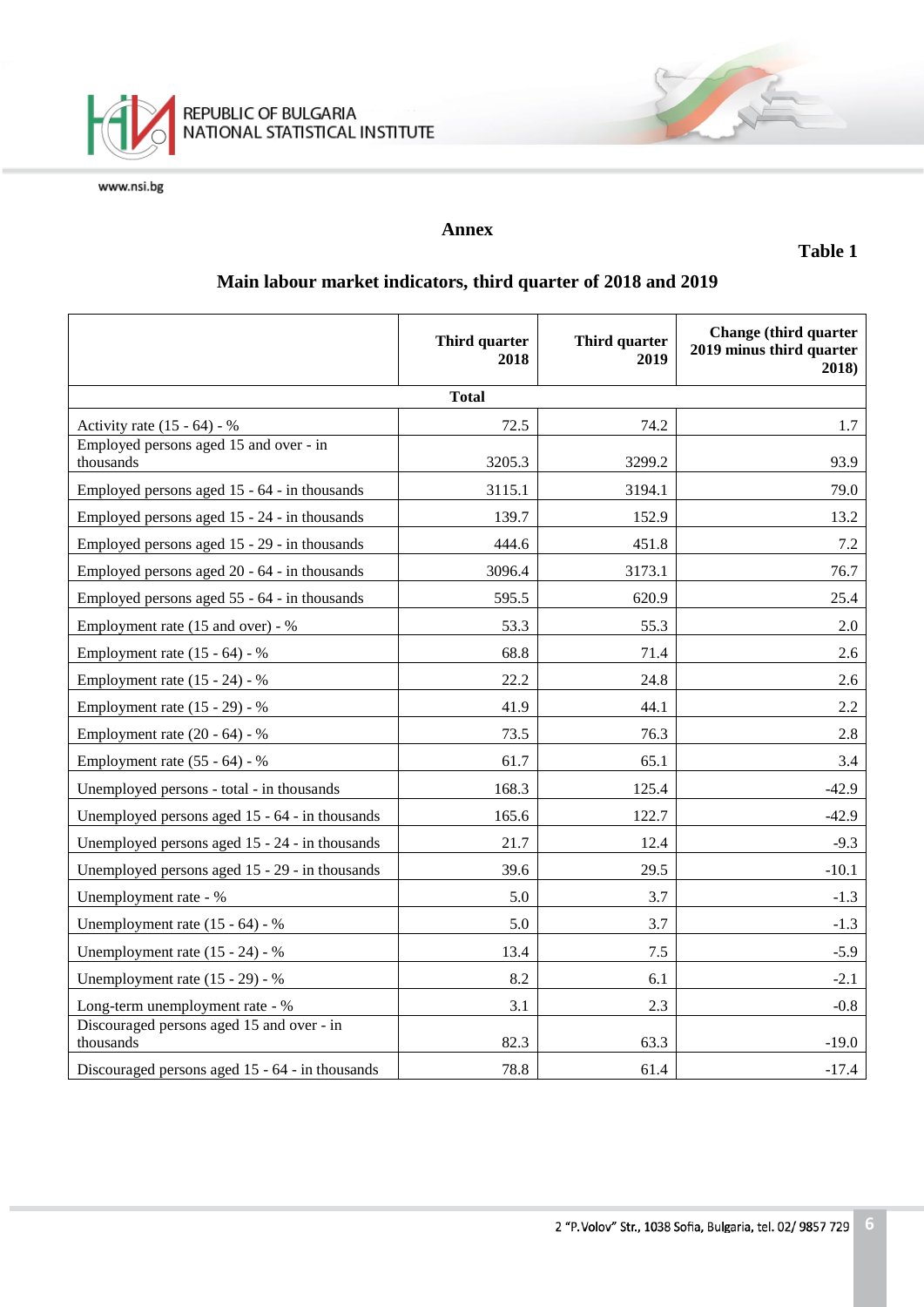

#### **Table 1**

## **Main labour market indicators, third quarter of 2018 and 2019**

(Continued)

|                                                        | Third quarter<br>2018 | Third quarter<br>2019 | <b>Change</b> (third quarter<br>2019 minus third quarter<br>2018) |  |  |
|--------------------------------------------------------|-----------------------|-----------------------|-------------------------------------------------------------------|--|--|
| <b>Male</b>                                            |                       |                       |                                                                   |  |  |
| Activity rate $(15 - 64) - %$                          | 76.8                  | 78.7                  | 1.9                                                               |  |  |
| Employed persons aged 15 and over - in<br>thousands    | 1712.2                | 1771.3                | 59.1                                                              |  |  |
| Employed persons aged 15 - 64 - in thousands           | 1660.8                | 1709.8                | 49.0                                                              |  |  |
| Employed persons aged 15 - 24 - in thousands           | 80.9                  | 86.9                  | 6.0                                                               |  |  |
| Employed persons aged 15 - 29 - in thousands           | 257.1                 | 258.1                 | 1.0                                                               |  |  |
| Employed persons aged 20 - 64 - in thousands           | 1650.3                | 1697.3                | 47.0                                                              |  |  |
| Employed persons aged 55 - 64 - in thousands           | 307.3                 | 321.2                 | 13.9                                                              |  |  |
| Employment rate (15 and over) - %                      | 59.4                  | 61.9                  | 2.5                                                               |  |  |
| Employment rate $(15 - 64) - %$                        | 72.6                  | 75.7                  | 3.1                                                               |  |  |
| Employment rate (15 - 24) - %                          | 25.1                  | 27.4                  | 2.3                                                               |  |  |
| Employment rate (15 - 29) - %                          | 47.2                  | 49.2                  | 2.0                                                               |  |  |
| Employment rate $(20 - 64) - %$                        | 77.6                  | 80.9                  | 3.3                                                               |  |  |
| Employment rate $(55 - 64) - %$                        | 66.5                  | 70.1                  | 3.6                                                               |  |  |
| Unemployed persons - total - in thousands              | 97.2                  | 70.9                  | $-26.3$                                                           |  |  |
| Unemployed persons aged 15 - 64 - in thousands         | 95.6                  | 69.1                  | $-26.5$                                                           |  |  |
| Unemployed persons aged 15 - 24 - in thousands         | 13.7                  | 7.5                   | $-6.2$                                                            |  |  |
| Unemployed persons aged 15 - 29 - in thousands         | 25.0                  | 19.5                  | $-5.5$                                                            |  |  |
| Unemployment rate - %                                  | 5.4                   | 3.8                   | $-1.6$                                                            |  |  |
| Unemployment rate $(15 - 64) - %$                      | 5.4                   | 3.9                   | $-1.5$                                                            |  |  |
| Unemployment rate $(15 - 24)$ - %                      | 14.5                  | 7.9                   | $-6.6$                                                            |  |  |
| Unemployment rate (15 - 29) - %                        | 8.8                   | 7.0                   | $-1.8$                                                            |  |  |
| Long-term unemployment rate - %                        | 3.4                   | 2.5                   | $-0.9$                                                            |  |  |
| Discouraged persons aged 15 and over - in<br>thousands | 43.2                  | 32.6                  | $-10.6$                                                           |  |  |
| Discouraged persons aged 15 - 64 - in thousands        | 41.5                  | 31.7                  | $-9.8$                                                            |  |  |